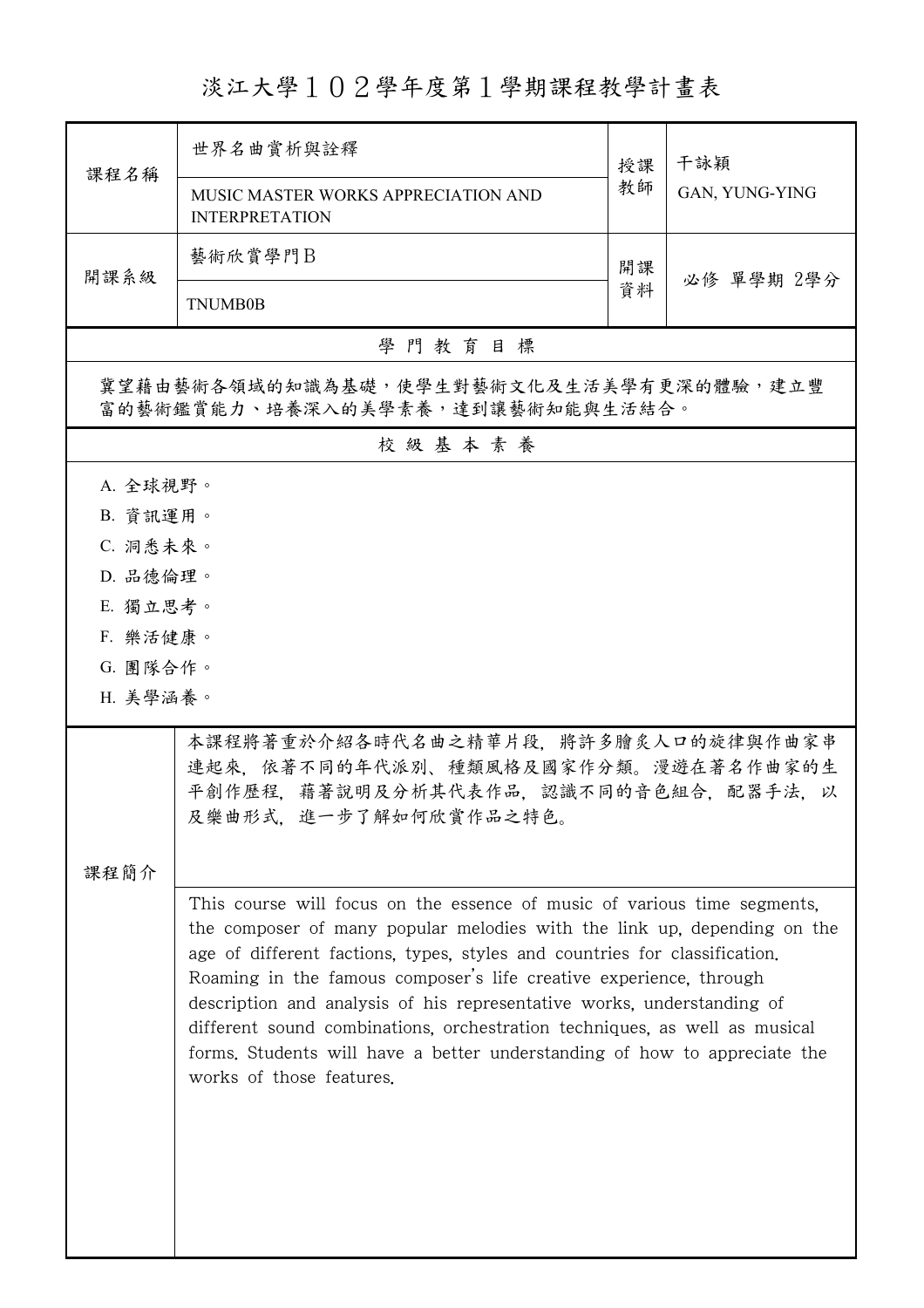本課程教學目標與目標層級、校級基本素養相關性

一、目標層級(選填): (一)「認知」(Cognitive 簡稱C)領域:C1 記憶、C2 瞭解、C3 應用、C4 分析、 C5 評鑑、C6 創造 (二)「技能」(Psychomotor 簡稱P)領域:P1 模仿、P2 機械反應、P3 獨立操作、 P4 聯結操作、P5 自動化、P6 創作 (三)「情意」(Affective 簡稱A)領域:A1 接受、A2 反應、A3 重視、A4 組織、 A5 內化、A6 實踐

二、教學目標與「目標層級」、「校級基本素養」之相關性:

 (一)請先將課程教學目標分別對應前述之「認知」、「技能」與「情意」的各目標層級, 惟單項教學目標僅能對應C、P、A其中一項。

 (二)若對應「目標層級」有1~6之多項時,僅填列最高層級即可(例如:認知「目標層級」 對應為C3、C5、C6項時,只需填列C6即可,技能與情意目標層級亦同)。

 (三)再依據所訂各項教學目標分別對應其「校級基本素養」。單項教學目標若對應 「校級基本素養」有多項時,則可填列多項「校級基本素養」。 (例如:「校級基本素養」可對應A、AD、BEF時,則均填列。)

| 序              |                                             |               | 教學目標(英文)                                                         | 相關性              |               |  |
|----------------|---------------------------------------------|---------------|------------------------------------------------------------------|------------------|---------------|--|
| 號              |                                             | 教學目標(中文)      |                                                                  | 目標層級             | 校級基本素養        |  |
| $\mathbf{1}$   | 認識音樂大師                                      |               | be able to recognizing many<br>great contemporary musicians      | C <sub>2</sub>   | EH            |  |
| $\overline{2}$ | 瞭解音樂美學對其有更深的體驗與<br>認知                       |               | have a deeper experience of<br>music aesthetics and<br>cognition | A4               | <b>DEFH</b>   |  |
| $\overline{3}$ |                                             | 提昇對音樂與藝術的鑑賞能力 | be able to enhance the<br>appreciation of music and the<br>arts  | A <sub>5</sub>   | <b>ADEFGH</b> |  |
| $\overline{4}$ |                                             | 分析不同的音樂派別     | be able to understand and<br>analyze different musical<br>genre  | A4               | <b>AEFH</b>   |  |
| 教學目標之教學方法與評量方法 |                                             |               |                                                                  |                  |               |  |
| 序<br>號         | 教學目標                                        |               | 教學方法                                                             | 評量方法             |               |  |
| $\mathbf{1}$   | 認識音樂大師                                      |               | 講述、賞析                                                            | 紙筆測驗、報告、上課<br>表現 |               |  |
| 2              | 瞭解音樂美學對其有更深的體驗與<br>認知                       |               | 講述、討論、賞析                                                         | 紙筆測驗、報告、上課<br>表現 |               |  |
| $\overline{3}$ | 提昇對音樂與藝術的鑑賞能力                               |               | 講述、討論、賞析                                                         | 紙筆測驗、報告          |               |  |
| $\overline{4}$ | 分析不同的音樂派別                                   |               | 講述、賞析                                                            | 紙筆測驗、上課表現        |               |  |
| 授課進度表          |                                             |               |                                                                  |                  |               |  |
| 週<br>文         | 日期起訖                                        |               | 内 容 (Subject/Topics)                                             |                  | 備註            |  |
| $\mathbf{1}$   | $102/09/16$ ~<br>102/09/22                  | 聆賞入門          |                                                                  |                  |               |  |
| $\overline{2}$ | $102/09/23$ ~<br>指揮的魅力 vs 管弦樂團<br>102/09/29 |               |                                                                  |                  |               |  |
|                |                                             |               |                                                                  |                  |               |  |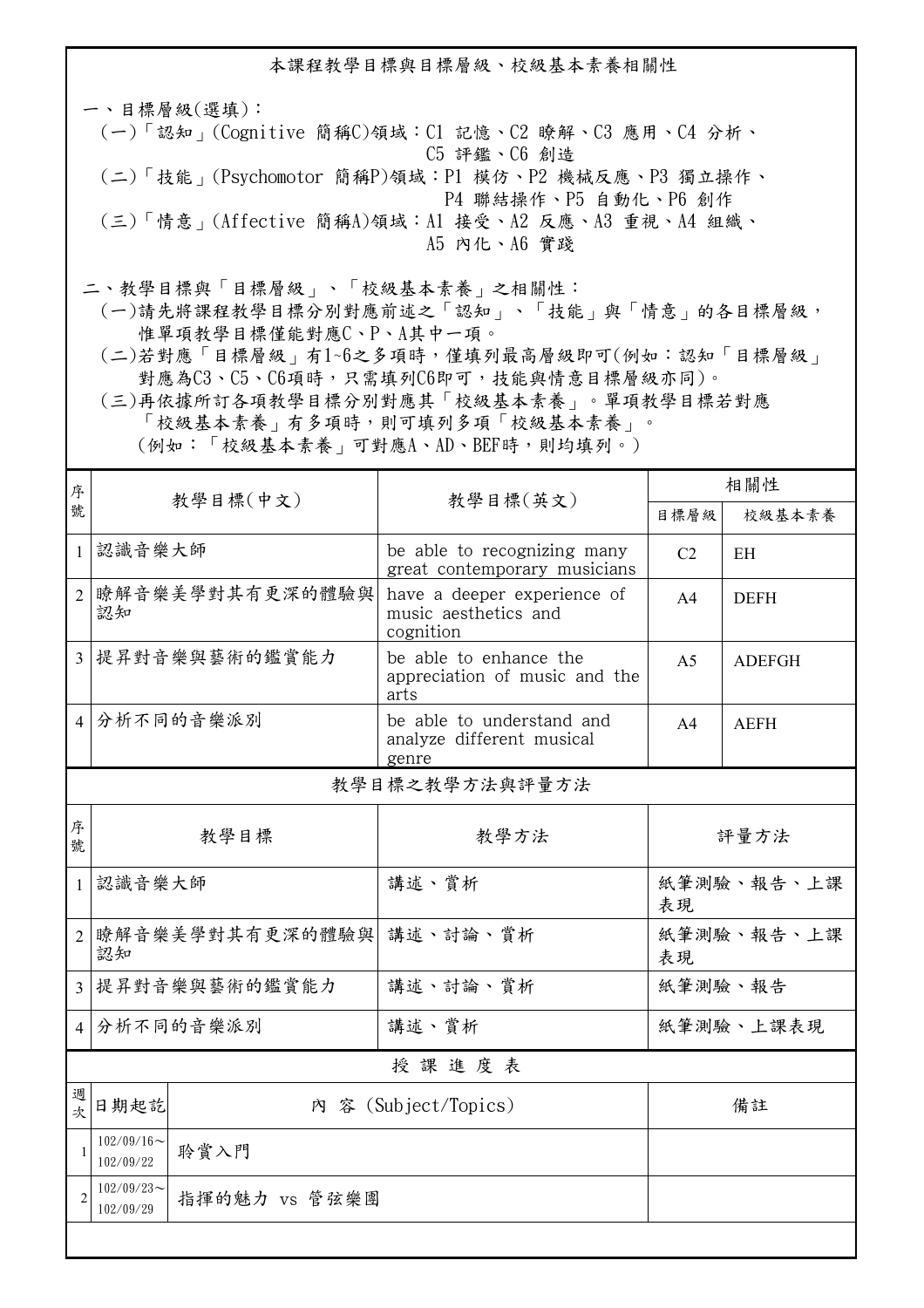| 3           | $102/09/30$ ~<br>102/10/06                   | 交響系列I-經典交響曲                                                                                                                                                                                                                                                                                                     |  |  |
|-------------|----------------------------------------------|-----------------------------------------------------------------------------------------------------------------------------------------------------------------------------------------------------------------------------------------------------------------------------------------------------------------|--|--|
| 4           | $102/10/07$ ~<br>102/10/13                   | 交響系列II-交響曲之美                                                                                                                                                                                                                                                                                                    |  |  |
| 5           | $102/10/14$ ~<br>102/10/20                   | 室內樂一弦樂、管樂                                                                                                                                                                                                                                                                                                       |  |  |
| 6           | $102/10/21$ ~<br>102/10/27                   | 協奏曲介紹                                                                                                                                                                                                                                                                                                           |  |  |
| 7           | $102/10/28$ ~<br>世界名曲及演奏大師介紹<br>102/11/03    |                                                                                                                                                                                                                                                                                                                 |  |  |
| 8           | $102/11/04$ ~<br>器樂曲及演奏大師介紹<br>102/11/10     |                                                                                                                                                                                                                                                                                                                 |  |  |
| $\mathbf Q$ | $102/11/11$ ~<br>102/11/17                   | 演奏名家與演奏版本比較 I                                                                                                                                                                                                                                                                                                   |  |  |
| 10          | $102/11/18$ ~<br>102/11/24                   | 期中考試週                                                                                                                                                                                                                                                                                                           |  |  |
| 11          | $102/11/25$ ~<br>結合文學-藝術歌曲、交響詩<br>102/12/01  |                                                                                                                                                                                                                                                                                                                 |  |  |
| 12          | $102/12/02$ ~<br>結合舞蹈-芭蕾音樂、現代舞蹈<br>102/12/08 |                                                                                                                                                                                                                                                                                                                 |  |  |
| 13          | $102/12/09$ ~<br>102/12/15                   | 結合宗教-神劇、彌撒曲                                                                                                                                                                                                                                                                                                     |  |  |
| 14          | $102/12/16$ ~<br>102/12/22                   | 歌劇 vs 音樂劇                                                                                                                                                                                                                                                                                                       |  |  |
| 15          | $102/12/23$ ~<br>102/12/29                   | 音樂與流行-爵士樂概論、電子音樂發展                                                                                                                                                                                                                                                                                              |  |  |
| 16          | $102/12/30$ ~<br>103/01/05                   | 各國音樂風格欣賞                                                                                                                                                                                                                                                                                                        |  |  |
| 17          | $103/01/06$ ~<br>103/01/12                   | 演奏名家與演奏版本比較II                                                                                                                                                                                                                                                                                                   |  |  |
| 18          | $103/01/13$ ~<br>103/01/19                   | 期末考試週                                                                                                                                                                                                                                                                                                           |  |  |
| 修課應<br>注意事項 |                                              |                                                                                                                                                                                                                                                                                                                 |  |  |
|             | 教學設備                                         | 電腦                                                                                                                                                                                                                                                                                                              |  |  |
|             |                                              |                                                                                                                                                                                                                                                                                                                 |  |  |
| 教材課本        |                                              |                                                                                                                                                                                                                                                                                                                 |  |  |
| 參考書籍        |                                              | 張渝役著,《世界著名交響樂團》。台北:文賀出版有限公司,2000年。<br>胡耿銘著, 《音樂史上最偉大的三十首交響曲》。台北:雙木林出版<br>社, 2001年。<br>邵義強著, 《古典音樂400年》 (8冊)。台北:錦繡出版社, 1999年。<br>7. Machlis, J. & Forney, K. (1995). The Enjoyment of Music. New York:<br>W.W. Norton<br>8. Ferris, Jean. (1995). Music-The Art of Listening. London: Wm. C. Brown<br>Publishers |  |  |
|             |                                              |                                                                                                                                                                                                                                                                                                                 |  |  |